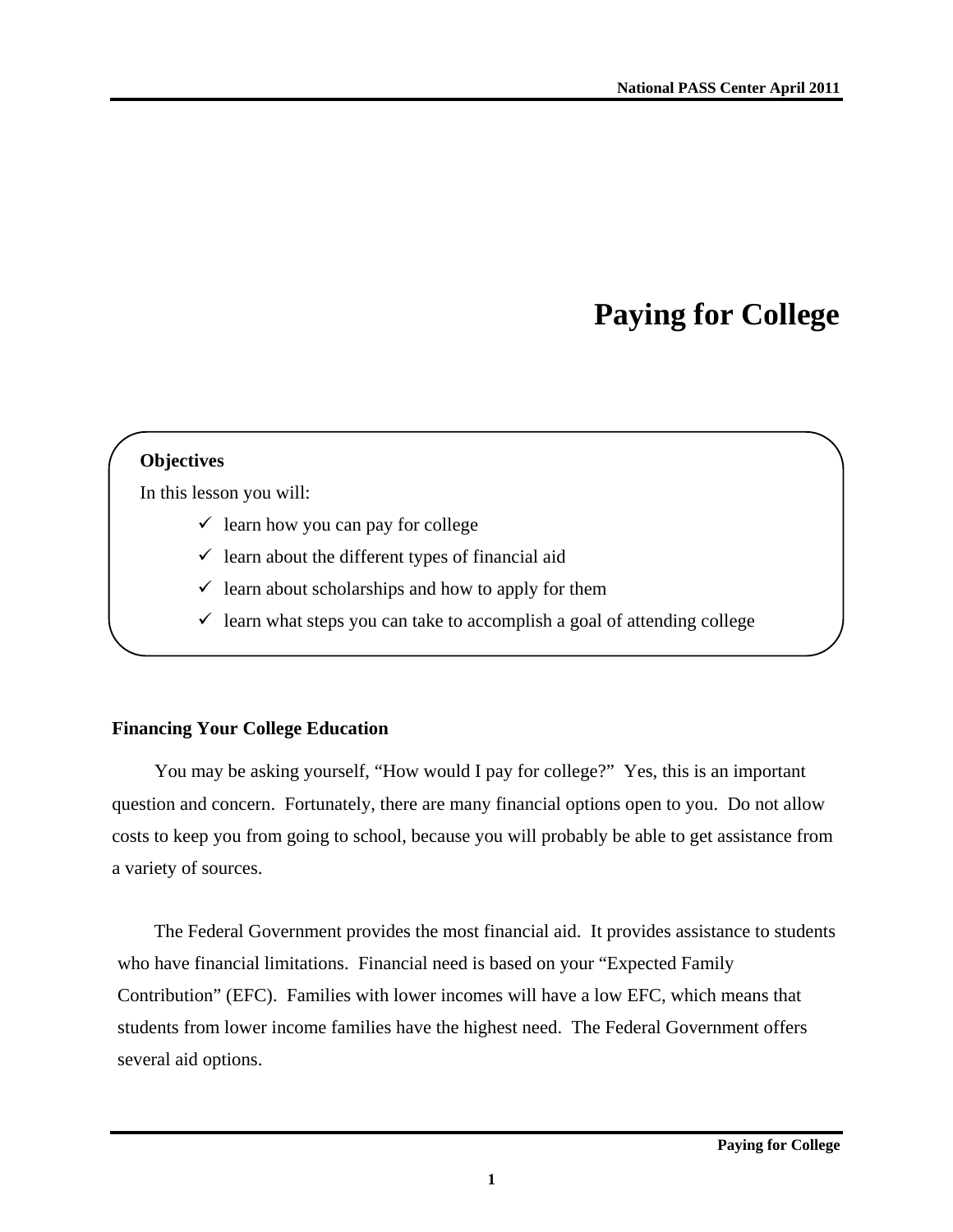#### **Here are a few:**

- ¾ **Pell Grant**: This grant is based on your financial need. The federal government awards you a certain amount of money each year and sends it to your school. Your school may then apply it to school costs and/or pay you directly with a check. This money does not have to be repaid.
- ¾ **Supplemental Educational Opportunity Grant (SEOG***)*: This is also based on need. Pell Grant recipients with the lowest expected amount of family contribution receive this grant. Students who are members of families that cannot help with school payments are strong candidates for this aid. Money does not have to be repaid.
- ¾ **Perkins Loan:** This is a low interest loan for students with exceptional financial need. In this case, money is given to your school, and the school becomes the lender. This loan must be repaid.
- ¾ **Stafford Loan:** If you have financial need remaining after you have been awarded a Pell Grant and other loans, you may be eligible for a Stafford Loan to cover the remaining costs. The government pays the interest while you are in school and during the first six months after you leave school. This loan must be repaid.
- ¾ **Work-Study Program:** This program provides students with part-time jobs while they are in school. It is also based on financial need. The jobs will most likely be located on the school campus, but may also be in a community business, non-profit organization, or agency. Money earned does not have to be repaid.
- ¾ **To receive federal student aid** you must be one of the following: a U.S. citizen, a U.S. national, or a permanent resident who has an I-151, I-551, or I-551C (Permanent Resident Card). There are a few other categories that allow for federal student aid.

# **Other Sources of Financial Aid**

*Scholarship* searches take time, but reduce the cost of college. The two key words to keep in mind when thinking about scholarships are *merit* and *need,* although other kinds of scholarships are offered. Remember, you don't get any unless you apply!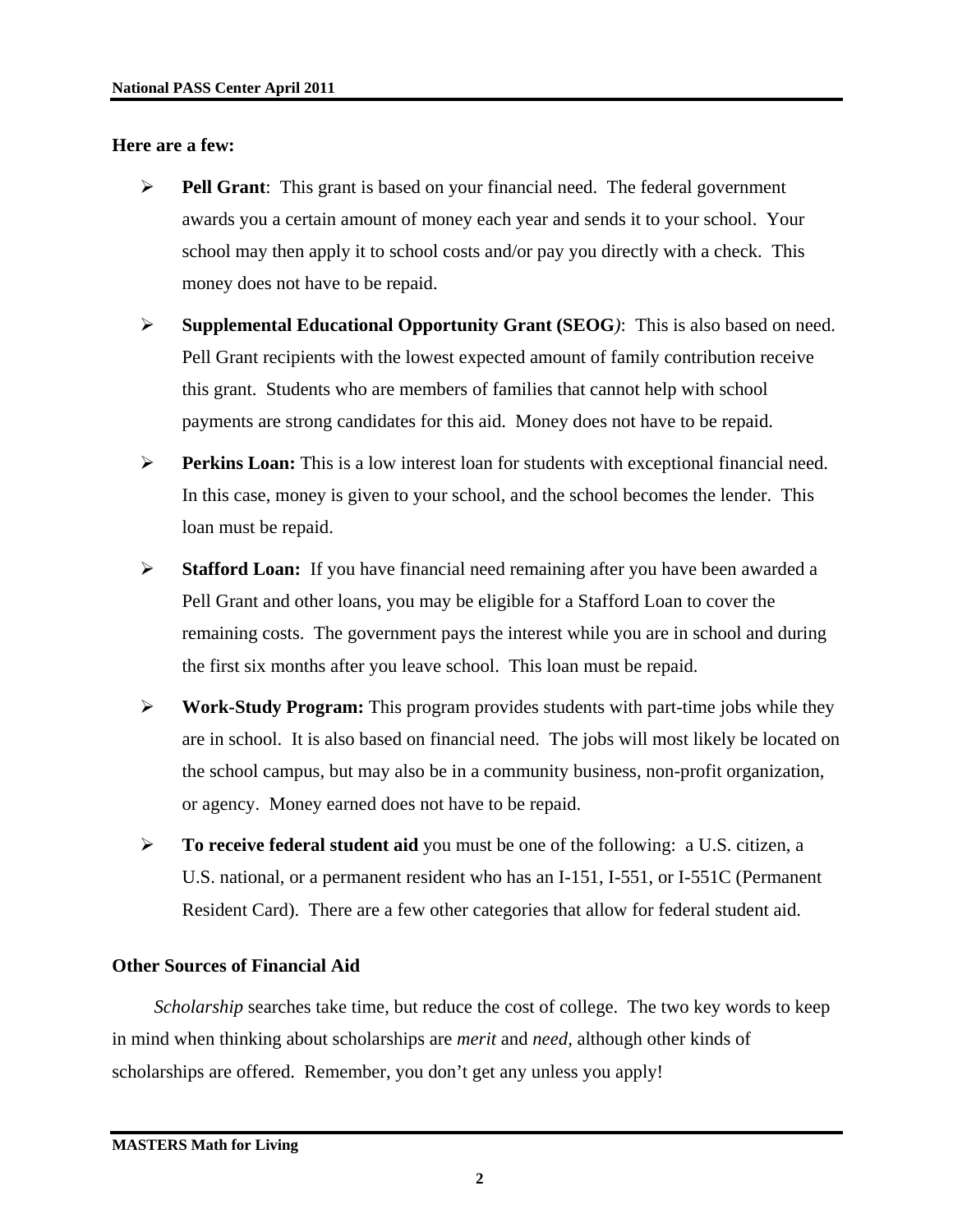- ¾ **Merit-based scholarships** go to students who are superb academic performers. They are often awarded on a competition basis. The National Merit Scholarship is an example of this type of scholarship. Obtaining a certain score on the PSAT/NMSQT may qualify you for a merit scholarship.
- ¾ **Need-based scholarships** go to students whose financial resources do not enable them to afford the full cost of the college or university to which they have been accepted. These scholarships are available at many schools and can be quite large depending on the financial aid resources of the college.
- ¾ **Specialty scholarships** usually go to enrolling first year students according to some unique considerations. Church-affiliated colleges may have some specially endowed scholarships for students who are members of their denomination. Occasionally awards are given to students in a certain geographic area. There are a variety of "specialty" scholarships
- ¾ **Athletic, Music, Art, Business, Alumni, Theater/Communication, etc. Scholarships** are often available. Many colleges have departmental-type scholarships students can apply for. Some may not be much, but it all helps.
- ¾ **Ethnicity-based Aid** is financial aid where applicants must initially qualify by race, religion, or national origin.
- ¾ **State Student Aid** varies from state to state. Investigate on the Internet or contact a counselor for information.
- ¾ A variety of **Community Scholarships** may be available. Often a local service club, such as Rotary or the Lions Club, will offer scholarships. Some corporations give scholarships to their employees' children or to

#### Career Connections Link:

For help filling out a financial aid application, determining your eligibility, or for any other information contact the Federal Student Aid Information Center. **Call 1-800-4 FED AID**. **DO NOT** GO TO FAFSA.*COM*, THIS IS A PRIVATE SITE WHICH CHARGES FEES AND **IS NOT** THE OFFICIAL GOVERNMENT SITE!

local students based on academic success. Non-profit organizations, chambers of commerce, labor unions, churches, and volunteer organizations are another source to explore for possible scholarships.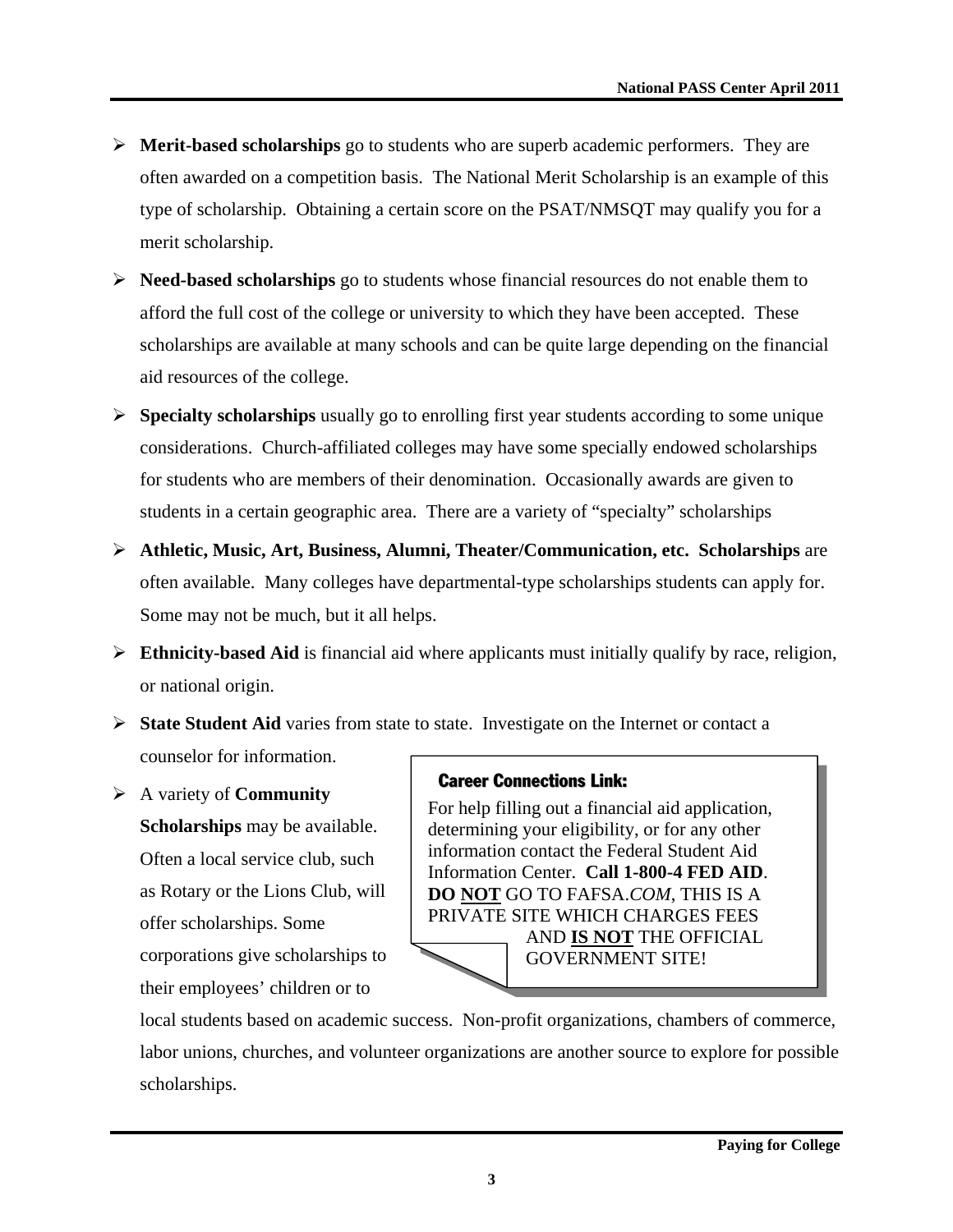#### **Where Do I Begin?**

To begin the process of applying for financial aid, fill out a **Free Application for Federal Student Aid** or **FAFSA**. The Department of Education processes these forms. You can find them on the Web at **www.FAFSA.ed.gov** or call **1-800-4-FED-AID** and request an application. Request or print out a "FAFSA WORKSHEET". It's difficult to fill out, but worth the effort.

If you are applying online you need to apply for a **PIN**.A PIN is your personal identification number. It is an electronic access code number that serves as your personal identifier. Go to **www.pin.ed.gov** and request your PIN before you complete your FAFSA. When requesting a PIN, you must provide your name (as it appears on your Social Security card), your Social Security number, date of birth, mailing address, and e-mail address (if you have one). After this information has been verified, a PIN will be generated. If you provide an e-mail address you'll get an e-mail response that contains a link to your PIN in 1-3 days. If you don't have an e-mail address, you'll receive your PIN through regular mail in 7-10 days. Your PIN allows you to apply online for federal student aid, using FAFSA on the web. You can "sign" your application electronically. You can also make corrections to your FAFSA, and access your *Student Aid Report* and make online corrections to it. You can "sign" a master promissory note for a federal student loan. The Federal Student Aid PIN gives access to personal information and should be kept **private.**



The documents you need for the application include: W-2 form from parents and student Mortgage and investment statements  $\Box$  Bank statements.

About 2-4 weeks after submitting the FAFSA, you will get a **Student Aid Report** (**SAR**). When you apply for financial aid with the school, the college will try to design a package that can meet your financial need. It may include a mix of loans, grants, and work-study.

Each school package will be different. You can compare to see which package is the best for you. In some cases you can use School A's financial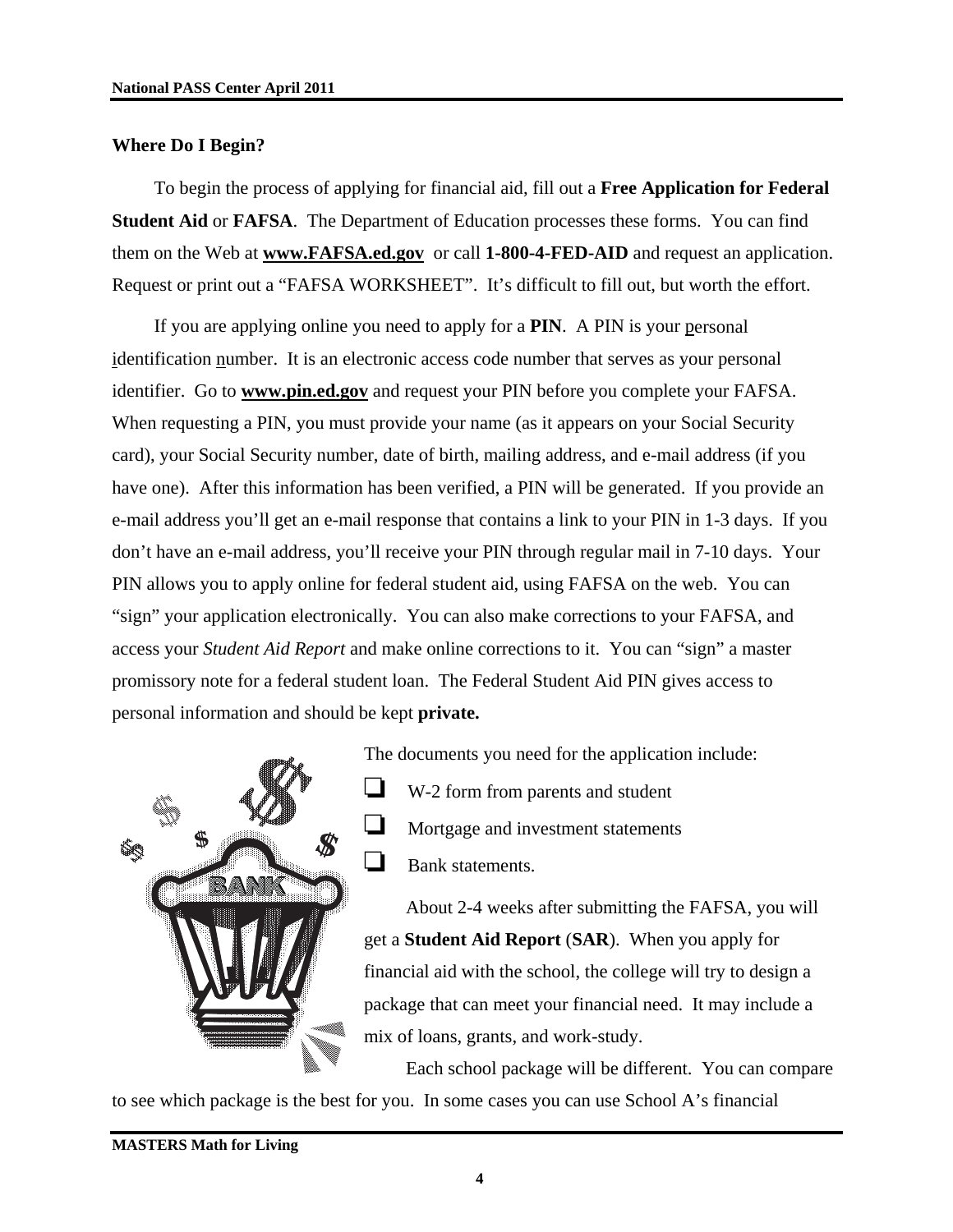package to bargain for a better one with School B. Write a letter to the financial aid office stating your concern over the package you received, and include a copy of School A's better offer. State, if true, that you would like to attend School B, but need more assistance. If you or your family's ability to pay for college has changed over the past year due to a job loss, illness, or death, you can appeal to the financial aid office for a better package offer.

You can also look for scholarships outside the college. The College Board offers a free scholarship search tool that searches nearly 2,300 sources. There are many, many scholarship awards to be found, but you have to do the work. If this seems overwhelming, remember it is an investment in your future and worth the effort.

#### **Myths About College**

- $\triangleright$  Only the very rich can afford college.
- $\triangleright$  There is no financial help for the middle class.
- $\triangleright$  Only great athletes get scholarships.
- $\triangleright$  Community colleges offer only vocational education.
- $\triangleright$  It's not what you know, but who you know in order to get financial aid.

# **Financial Aid Time Line**

Complete activities listed for each month before going to the next month.

# **Summer Before your Senior Year**

- Start to research scholarships online.
- If you have questions about how financial aid eligibility is determined, a good source to investigate this is the book *Meeting* C*ollege Costs.*

# **September**

- Meet with a counselor or mentor to talk about college applications and financial aid.
- Find out if you qualify by using the EFC calculator to determine your eligibility. Go online to **http://apps.collegeboard.com/fincalc/efc\_welcome.jsp** and fill in the information asked for.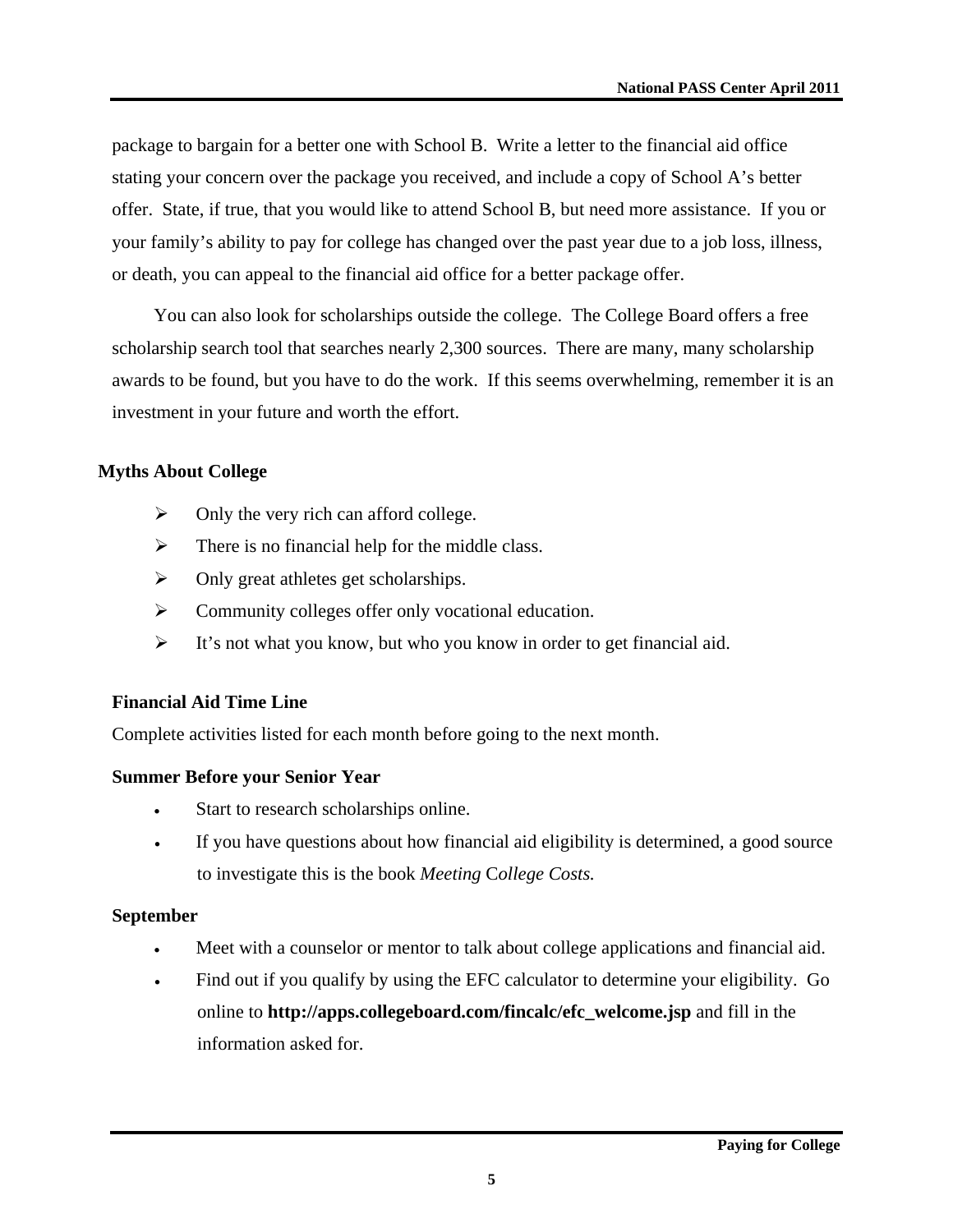#### **October**

- Ask your mentor or a school guidance counselor for information on state and local scholarships. Many of these programs require the FAFSA (which is free) or the PROFILE (which is not free). Make sure these forms are submitted to all scholarship programs that require them. PROFILE is the financial aid application service of the College Board. Many of the member colleges, universities, graduate and professional schools, and scholarship programs use the information collected on PROFILE to help them award nonfederal student aid funds.
- Male students who will be 18 at the time they complete the FAFSA are required to register with Selective Service (the military) to be eligible for federal and state aid. Students can register for Selective Service at the post office or through the FAFSA form. Call Selective Service toll-free at 1-888-655-1825 for more information.

# **November**

- You and your parents should request a Department of Education PIN number. The PIN serves as an electronic signature for FAFSA on the Web and significantly reduces processing time.
- CSS Financial Aid PROFILE is a financial aid service. The PROFILE form is administered by the College Scholarship Service (CSS), the financial aid division of the College Board. If you're applying for regular decision admissions and for financial aid it is not too early to submit the PROFILE application. Visit Financial Aid PROFILE online at **https://profileonline.collegeboard.com/** to learn more about the PROFILE service and how to submit the application online. Remember, unlike the FAFSA, you do not need to wait until after January 1 to submit PROFILE.

# **December**

- Apply for scholarships in time to meet application deadlines.
- Get a free application for FAFSA from your school or register online. If you are planning to submit online, which is recommended, familiarize yourself with the web site.
- Gather identifying and financial documents necessary to complete FAFSA.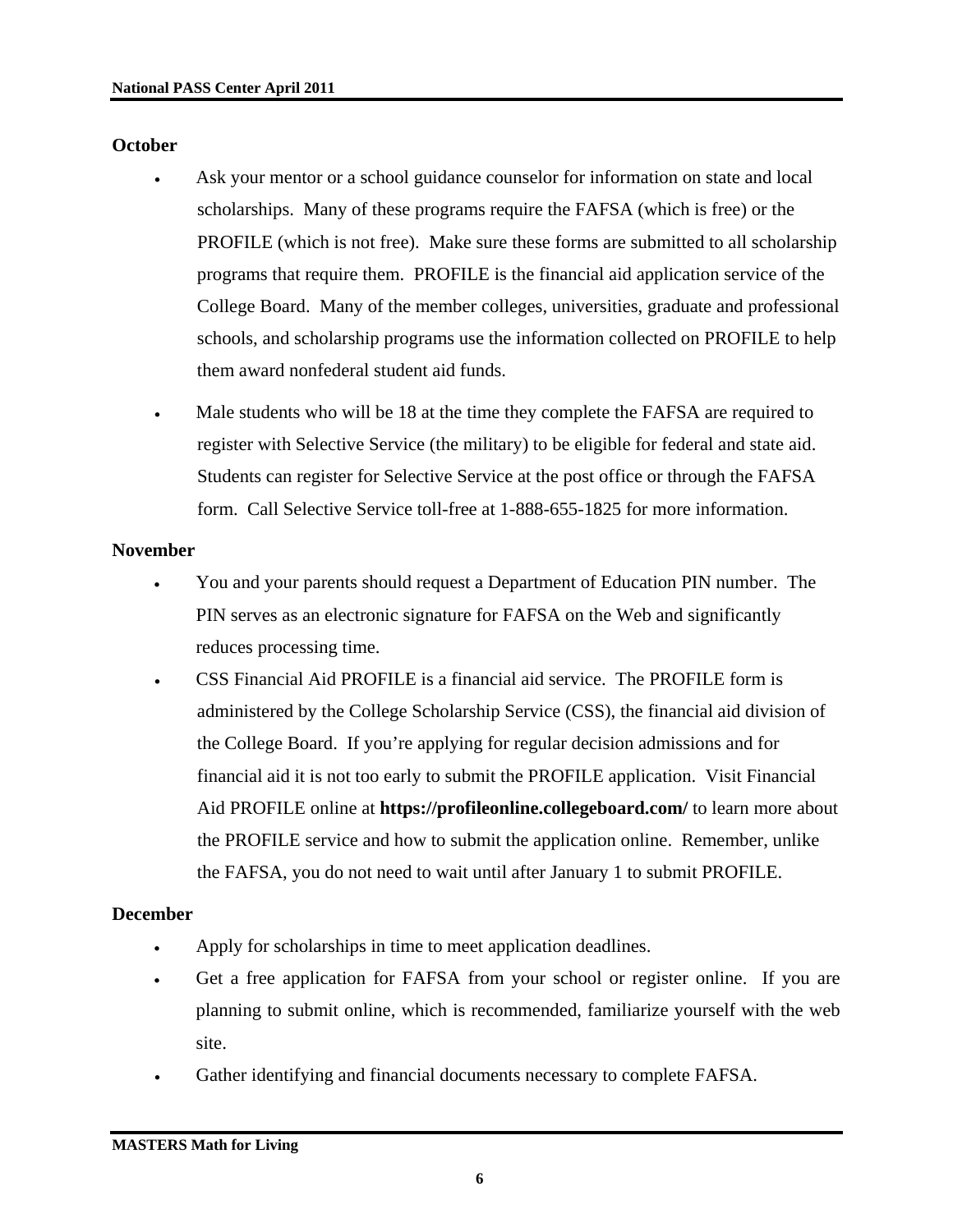# **January**

- Income information from your tax return is needed to complete the FAFSA, so it's a good idea for you and your parents to prepare returns as early as possible this year. However, it is not necessary to submit your tax return to the IRS before submitting the FAFSA.
- Sign and submit the FAFSA as soon as possible, but after January 1. Applying early improves your chances of receiving aid from as many sources as possible.
- If you are submitting the FAFSA online you might find it helpful to complete the Pre-Application worksheet, available on FAFSA on the Web. This worksheet will help a family organize its financial information for the online version of FAFSA and should NOT be submitted to federal processors. This is just a worksheet.

# **February**

- Most deadlines for CSS/Financial Aid PROFILE fall in early to middle February. Make sure the application is received in time to meet these deadlines.
- The Student Aid Report (SAR) should arrive anywhere from two to four weeks after the FAFSA is submitted. The Expected Family Contribution (EFC) figure is printed on the front page at the upper right. If the SAR has not been received four weeks after submitting the FAFSA, call 1-800-4-FED-AID (800-433-3242). If there are any errors on the SAR, make corrections and mail it back immediately.
- If you provided an e-mail address on the FAFSA, you will be sent a link to SAR. Make corrections to the SAR if necessary online at FAFSA on the Web.

# **March**

• Some admissions decisions and financial aid award letters arrive this month.

# **April**

- Most admissions decisions and financial aid award letters arrive this month. Read aid award letters carefully and be sure to meet deadlines for accepting awards.
- Compare awards.
- Make a final decision and mail the enrollment form and deposit check to your finalchoice college before May 1, the reply deadline for most colleges.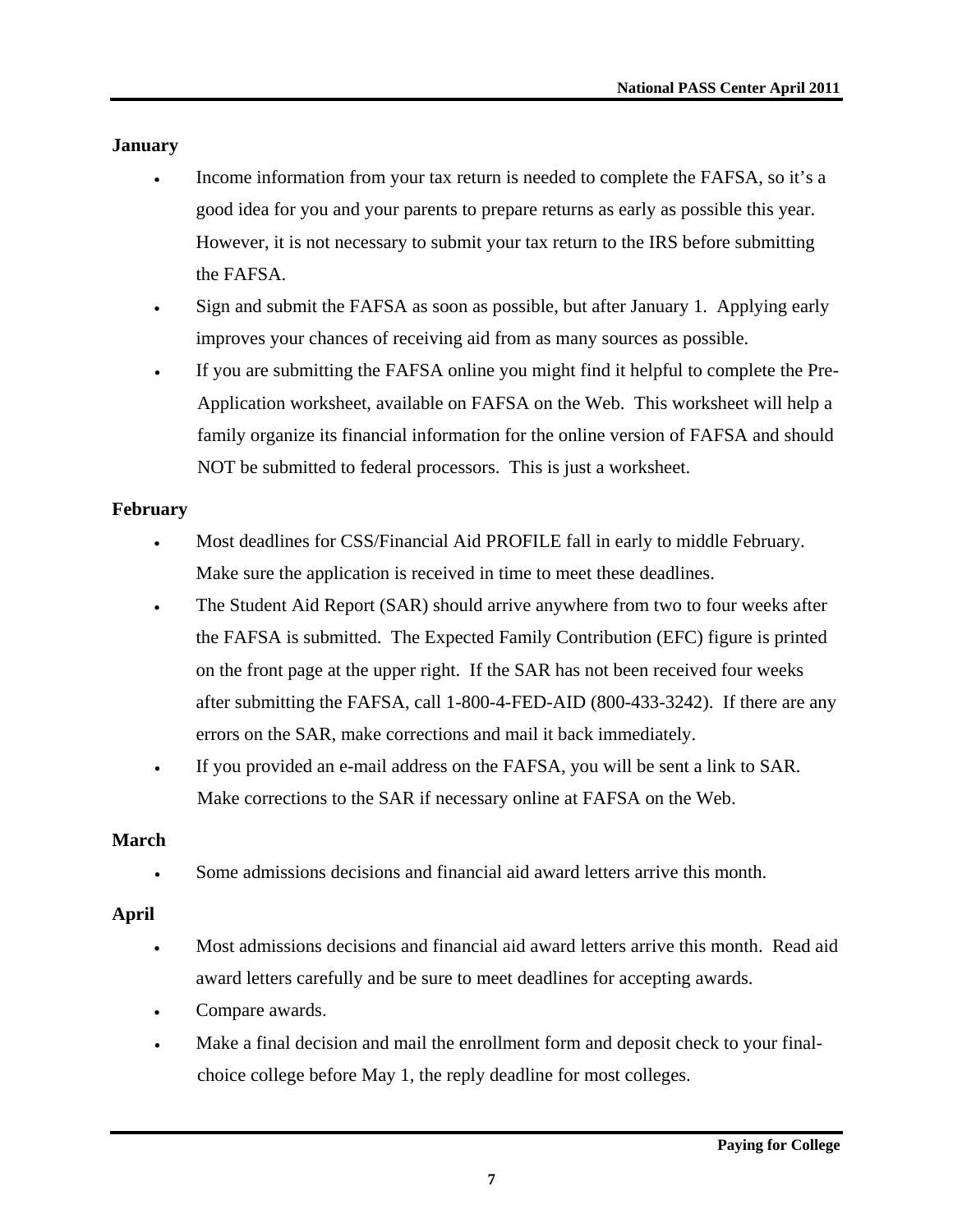**May** 

• If it will be difficult for your family to pay the Expected Family Contribution for the semester, look at alternatives such as parent loans or private loans to pay for college.

#### **What do you know now?**

- **1.** What are four sources for obtaining financial aid?
- **2.** What financial aid does the Federal Government offer that does not have to be repaid?

**3.** Who qualifies for government aid?

- **4.** What is a PIN? Why might you want one?
- **5.** What is FAFSA? Why would you apply to FAFSA?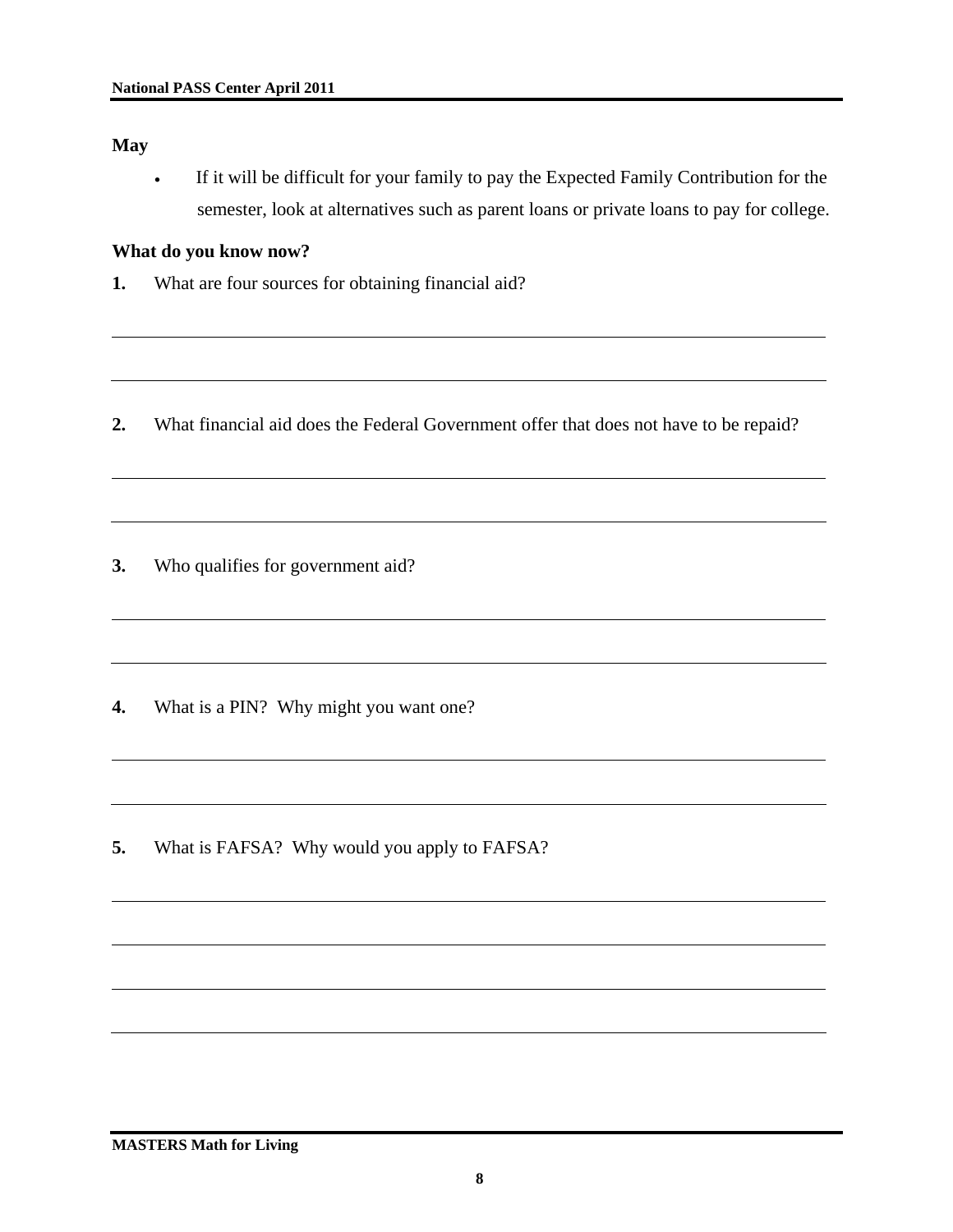**6.** Look at the list of possible places to get financial aid. What do you qualify for?

#### **Other Resources for Financial Aid**

Consider the case of Juliana:

Juliana is in her junior year of high school and is deciding what she will do in her future. Juliana's teachers have advised her to take challenging courses because they think she is college material, and she has done so. Juliana is prepared academically, but now her challenge lies in paying for a college education. This is especially difficult for Juliana because she is an undocumented student. An undocumented student either does not have a student visa or is not a permanent resident of the United States. Unfortunately, Juliana cannot be granted federal financial aid and cannot be awarded any scholarships that require applicants to be legal residents or U.S. citizens. Additionally, she might not quality for in-state tuition rates for many state colleges. Fortunately, there is no federal restriction against colleges accepting undocumented students (at the time this course was written).

Here are some of Juliana's resources for financial aid in order to pay for college:

- ¾ Mexican American Legal Defense And Educational Fund:
	- www.maldef.org
	- **Lists scholarships available for undocumented students**
- $\triangleright$  Fast web scholarship search:
	- www.fastweb.com
	- **Scholarship search engine**
- $\triangleright$  Edupass
	- www.edupass.org
	- Provides information to students on college admissions, financial aid, passport and visa information